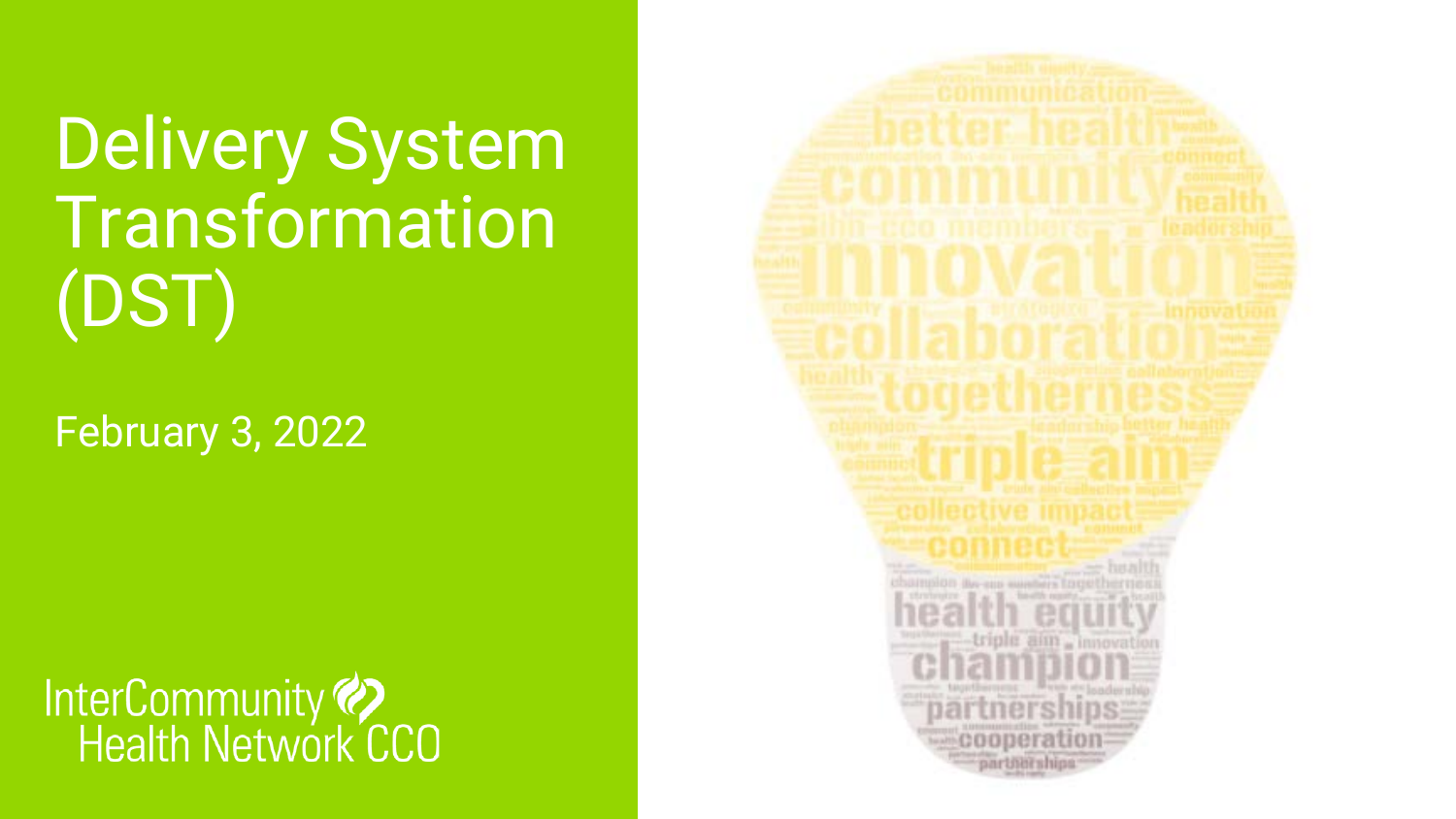# Request for Proposal (RFP) Priority Areas:

### **CHIP Priority Areas**

- Access to Health Care
- Behavioral Health
- Child and Youth Health
- Healthy Living
- Maternal Health
- Social Determinants of Health & Equity

#### **2021 Priority Areas**

- Addressing trauma
- Developing a bilingual and bicultural workforce
- Improving access to behavioral health services in non-traditional ways
- Increasing and improving access to behavioral health care in light of COVID-19
- Innovative programs supporting housing
- Language access including health literacy, interpreter services, and translation of materials
- Pay equity through building and sustaining the workforce
- Subpopulations of IHN-CCO members that experience health disparities
	- E.g. Latino/a/x, LGBTQ+, disabled folx, indigenous, foster care youth, youth in transition from foster care

#### **DST Discussion Themes**

- Oral Health Integration
- Addressing Technology Disparities
- Reengaging the Community in Personal Health and Community Resources
- Rural Community Impact
- Addressing Environmental Trauma

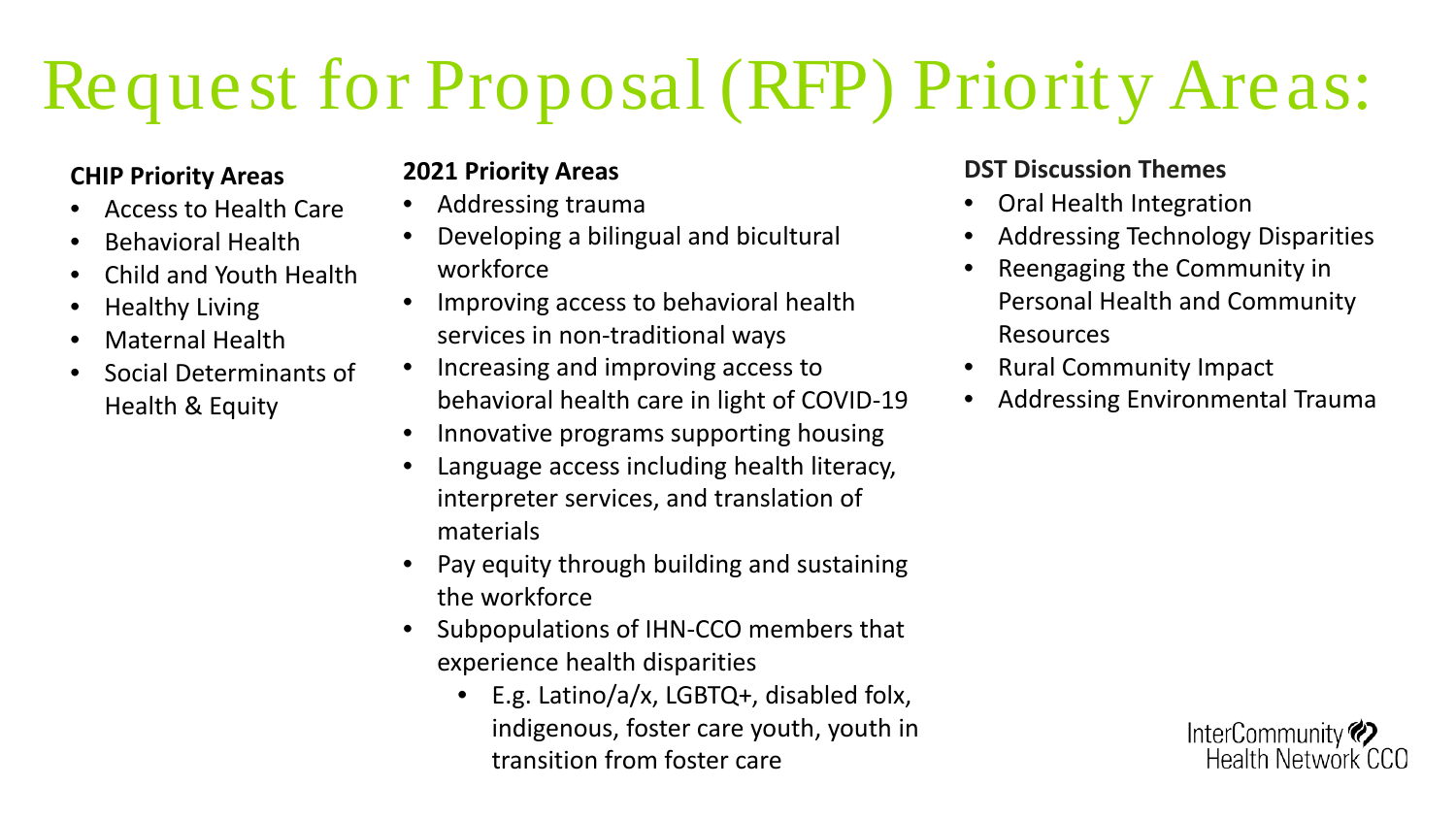|                                  |                                                                                                  | <b>Access to</b><br><b>Health Care</b> | <b>Behavioral</b><br><b>Health</b> | Child & Youth<br><b>Health</b> | <b>Healthy Living</b> | <b>Maternal</b><br><b>Health</b> | Social<br><b>Determinants</b><br>of Health &<br><b>Equity</b> |
|----------------------------------|--------------------------------------------------------------------------------------------------|----------------------------------------|------------------------------------|--------------------------------|-----------------------|----------------------------------|---------------------------------------------------------------|
| <b>Areas</b><br>Priority<br>2021 | Addressing trauma                                                                                |                                        |                                    |                                |                       |                                  |                                                               |
|                                  | Developing a bilingual and bicultural workforce                                                  |                                        |                                    |                                |                       |                                  |                                                               |
|                                  | Improving access to behavioral health services in<br>non-traditional ways                        |                                        |                                    |                                |                       |                                  |                                                               |
|                                  | Increasing and improving access to behavioral<br>health care in light of COVID-19                |                                        |                                    |                                |                       |                                  |                                                               |
|                                  | Innovative programs supporting housing                                                           |                                        |                                    |                                |                       |                                  |                                                               |
|                                  | Language access including health literacy,<br>interpreter services, and translation of materials |                                        |                                    |                                |                       |                                  |                                                               |
|                                  | Pay equity through building and sustaining the<br>workforce                                      |                                        |                                    |                                |                       |                                  |                                                               |
|                                  | Subpopulations of IHN-CCO members that<br>experience health disparities                          |                                        |                                    |                                |                       |                                  |                                                               |
| Areas<br>Discussion<br>Current   | Addressing Environmental Trauma                                                                  |                                        |                                    |                                |                       |                                  |                                                               |
|                                  | <b>Addressing Technology Disparities</b>                                                         |                                        |                                    |                                |                       |                                  |                                                               |
|                                  | Oral Health Integration                                                                          |                                        |                                    |                                |                       |                                  |                                                               |
|                                  | Reengaging the Community in Personal Health and<br><b>Community Resources</b>                    |                                        |                                    |                                |                       |                                  |                                                               |
|                                  | <b>Rural Community Impact</b>                                                                    |                                        |                                    |                                |                       |                                  |                                                               |